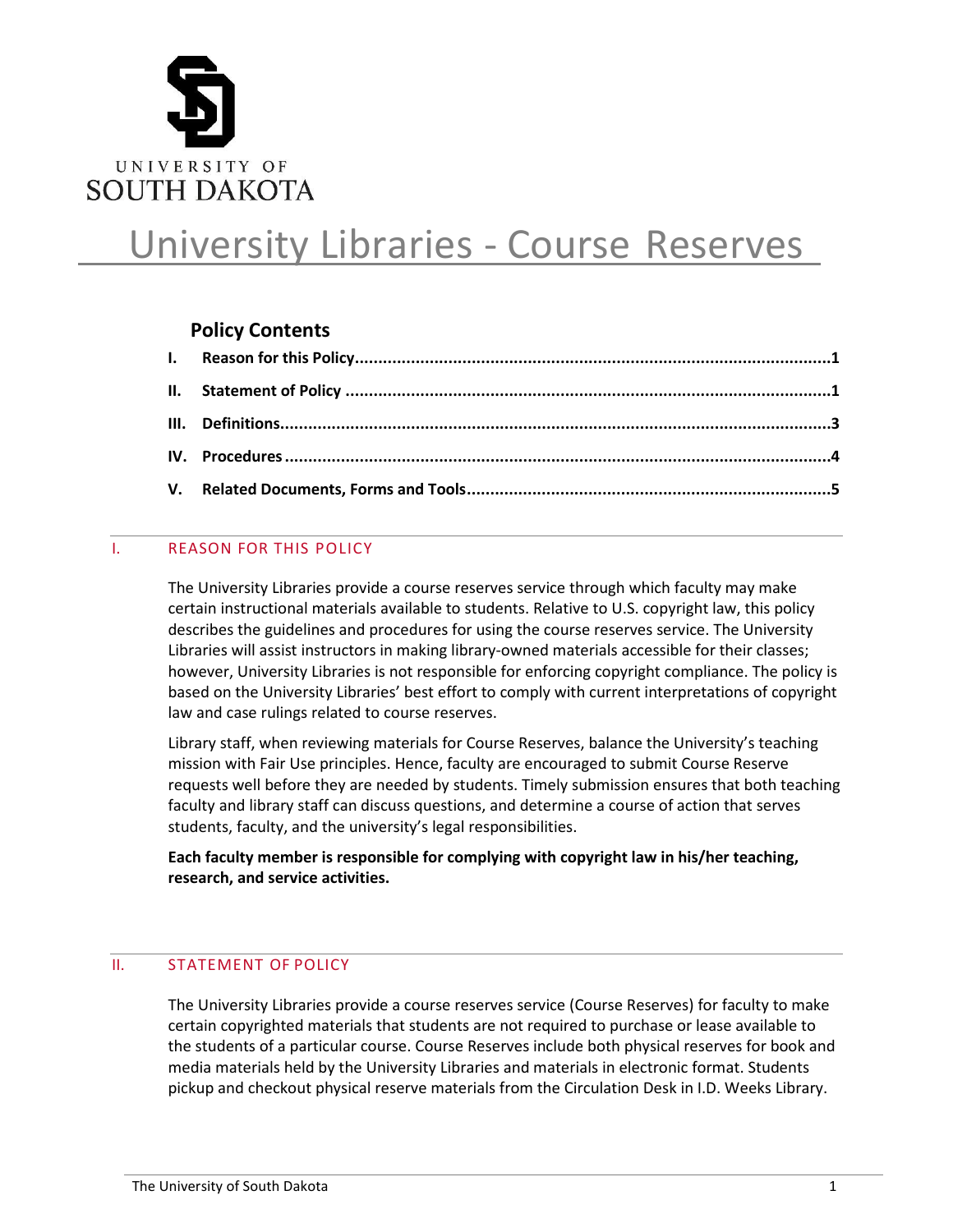Electronic reserves are made available in the Desire2Learn (D2L) Learning Object Repository (LOR). Information on what materials are acceptable, not acceptable without permission, or not appropriate for Course Reserves are outlined below.

#### *Acceptable*

Fair Use is a principle within U.S. Copyright Law that allows the limited use, for limited purposes, of copyrighted material without permission of the copyright holder. Four factors are weighed in the determination of whether or not a particular use is fair:

- Purpose and character of the use (commercial use or nonprofit/educational use);
- Nature of the copyrighted work, i.e. fiction or non-fiction, published or unpublished;
- Amount and substantiality of the portion of the work used in relation to the work as a whole;
- Effect of the use upon the potential market for or value of the copyrightedwork.

Faculty should consider Fair Use before submitting the request to place materials on Course Reserves. A reading requested by a faculty member may be placed on Course Reserves if: 1) the proposed use meets the criteria of Fair Use as evaluated by University Libraries staff, or 2) evidence documents that the rights holder (often the publisher) has given permission for the proposed use of the materials. The specific treatment of acceptable materials depends upon the format, amount, proposed use, and copyright status of the materials.

Entire books held in the collections of the University Libraries may be placed on physical reserves. If a requested book is not owned by the University Libraries, the appropriate subject liaison librarian will rush order a copy as long as the item fits into the collection development priorities for that area.

Required textbooks may be placed on physical reserves for limited periods of time at the discretion of the University Libraries. However, the University Libraries do not typically purchase textbooks, and thus textbooks placed on reserves would typically be faculty-owned copies. Portions of a book or journal physically owned by the University Libraries will be scanned and placed in the LOR if the proposed use fulfills the criteria to be considered a "Fair Use."

Copies of articles or other electronic materials available through the subscription resources licensed by the University Libraries may not be placed directly into D2L. Instead, links to these articles may be placed in D2L courses. Faculty may contact Course Reserves staff if they need assistance with the linking process.

Portions of copyrighted works that the Library will place in the LOR will not exceed:

- One chapter or ten percent, whichever is less, of a book with fewer than ten chapters or a book that is not divided into chapters.
- One chapter of a book with ten or more chapters.
- A single article from an issue of a periodical.
- One chart, graph, diagram, drawing, map, or picture per book or per journal issue.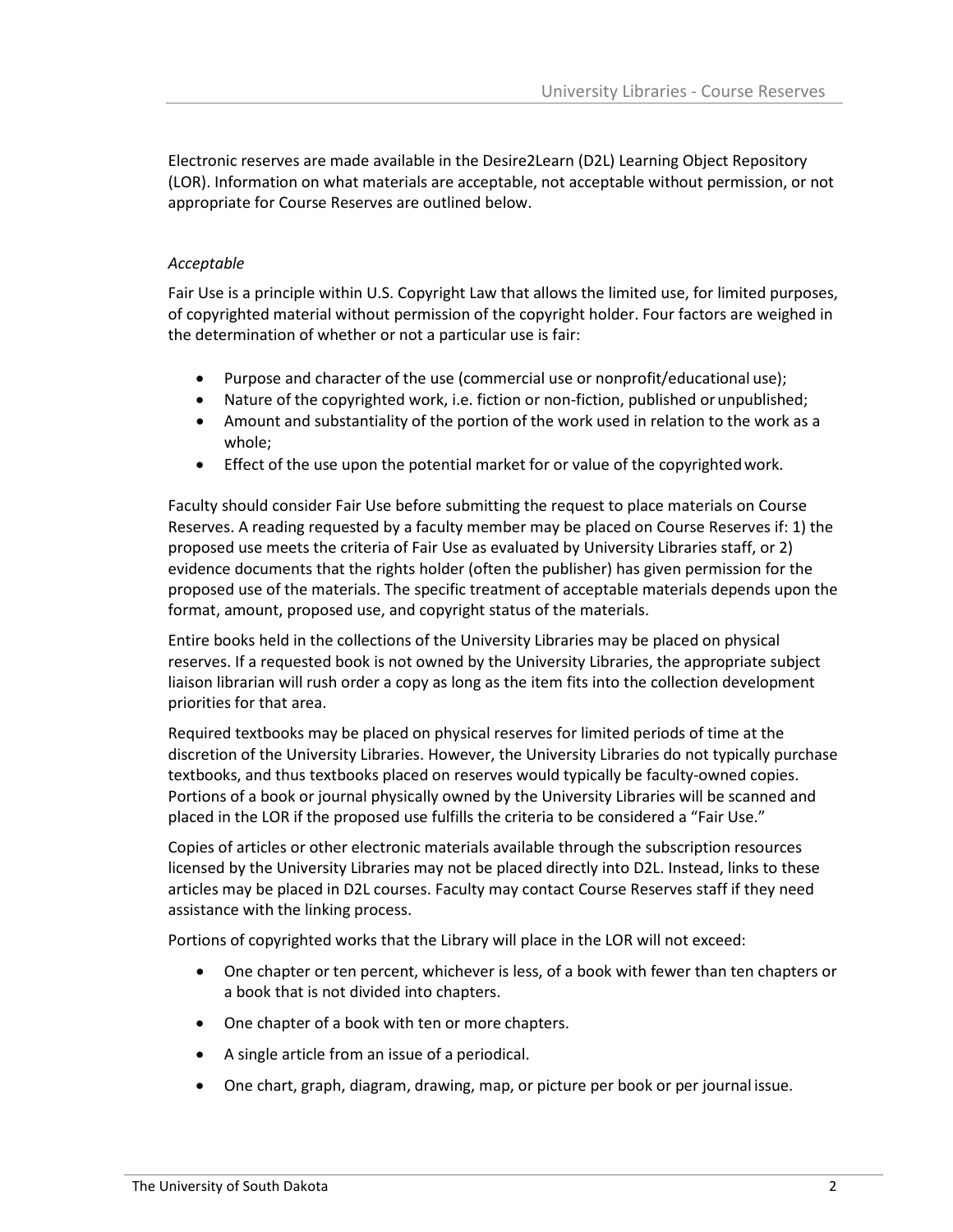These above amounts may not always be appropriate. Such cases are typically related to the concept known as "Heart of the Work." In some cases, and relative to the Amount and Substantiality factor in the Fair Use doctrine, using even a small amount of a copyrighted work may be determined not to be fair because the selection is an important part—or the "heart"—of the work. University Libraries staff will consult with members of the faculty, as needed.

Faculty may place works they have created and for which they hold copyright, such as lecture notes and test questions, directly into their D2L courses without going through Course Reserves. Course Reserves' staff will assist in managing these materials, if needed.

#### *Not Acceptable Without Written Permission of the Rights Holder*

Workbooks, practice tests, other consumable or individualized items produced commercially may not be placed on Course Reserves.

For electronic reserves, written permission must be obtained from the rights holder to use the material if the portion(s) of a book owned by the University Libraries do not meet the criteria of Fair Use, or if the book/journal issue is not owned by the University Libraries.

Items obtained via interlibrary loan may not be placed on physical or electronic reserve without the copyright owner's permission. Interlibrary Loan is a service based on the premise of individual use.

#### III. .DEFINITIONS

<span id="page-2-0"></span>Copyright – Copyright protects a work of authorship fixed in any tangible medium of expression from unauthorized reproduction. Copyrighted material may include, but is not limited to, computer software, artwork, music, technical articles, books and other literary works. Copyright provides protection for the expression of an idea, but not the idea itself.

Copyright Owner - "With respect to any one of the exclusive rights comprised in a copyright, refers to the owner of that particular right." 17 U.S.C. 101.

Desire2Learn (D2L) – The course management system used by the University of South Dakota that provides a secure, online interface maintained for students in courses to interact with course materials and activities.

Electronic Reserves – Items that are loaded by Course Reserves into D2L Learning Object Repository (LOR) and linked to from other D2L courses.

Fair Use- A principle within U.S. Copyright Law that allows the limited use, for limited purposes, of copyrighted material without permission of the copyright holder. Four factors are weighed in the determination of whether or not a particular use is fair [\(https://www.copyright.gov/fair](https://www.copyright.gov/fair-use/)[use/\)](https://www.copyright.gov/fair-use/):

• Purpose and character of the use (commercial use or nonprofit/educational use);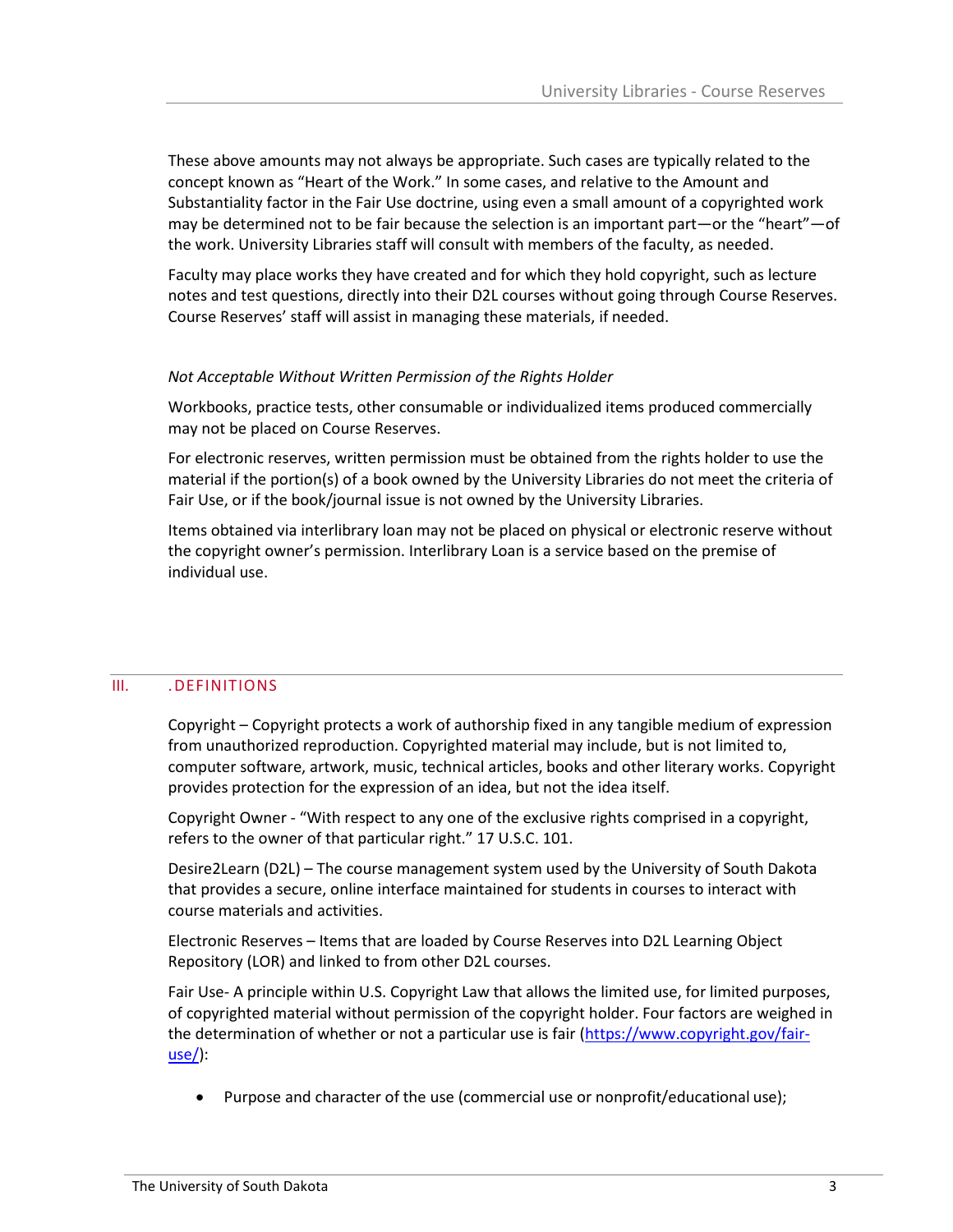- Nature of the copyrighted work, i.e. fiction or non-fiction, published or unpublished;
- Amount and substantiality of the portion of the work used in relation to the work as a whole;
- Effect of the use upon the potential market for or value of the copyrighted work.

Heart of the Work – In some contexts and relative to the Amount and Substantiality factor in the Fair Use doctrine, using even a small amount of a copyrighted work may be determined not to be fair because the selection is an important part—or the "heart"—of the work.

Learning Object Repository (LOR) – A secure, online storage area within the D2L Course Management System where copyrighted materials (with permission) are loaded by Course Reserves. Instructors link to the items from within their D2L course, so enrolled students can access them.

License – A contract between a copyright owner or the owner's authorized agent, such as a third-party giving permission to use a work, usually with the payment of a fee or royalty.

Permission – An agreement from a copyright owner allowing another party to exercise one or more of the exclusive rights provided the copyright owner under the Copyright Law.

Physical Reserves – Items in physical formats, such as videos, DVDs, and books, stored at the Circulation Desk at the request of faculty for student use in a course. Items circulate for short periods (2 hours, 4 hours, 24 hours, 3 days, or 1 week) as designated by the faculty member.

#### <span id="page-3-0"></span>IV. PROCEDURES

Faculty must complete a Course Reserves Request Form located online at [https://www.usd.edu/Academics/Libraries/ID-Weeks-Library/Library-Services/Course-](https://www.usd.edu/Academics/Libraries/ID-Weeks-Library/Library-Services/Course-Reserves)[Reserves](https://www.usd.edu/Academics/Libraries/ID-Weeks-Library/Library-Services/Course-Reserves) detailing information for each item they wish to place on course reserves. **Faculty members are encouraged to submit course reserves requests as soon as possible to allow time for processing, and, if necessary, purchase and receipt**. Requests will be processed in the order in which they are received and as quickly as possible, staff time permitting.

Course Reserves staff will research the availability of each item and communicate with faculty any other factors regarding each item's proposed use.

Course Reserves staff will request copyright permission for materials that faculty wish to place on Course Reserves. University Libraries will pay permission fees of up to \$75 per course. If the fees are over \$75, the faculty member will be contacted to decide if he or she wishes to pay the fees from another source (such as departmental funds) or to select another item.

Items will be placed on electronic reserves while permission is being sought, but will be removed immediately if permission is not granted.

**Please allow as much time as possible for permissions to be processed and obtained**. It takes approximately one month to negotiate permission from the rights holder. Requests will be processed in the order in which they are received and as quickly as possible, staff time permitting.